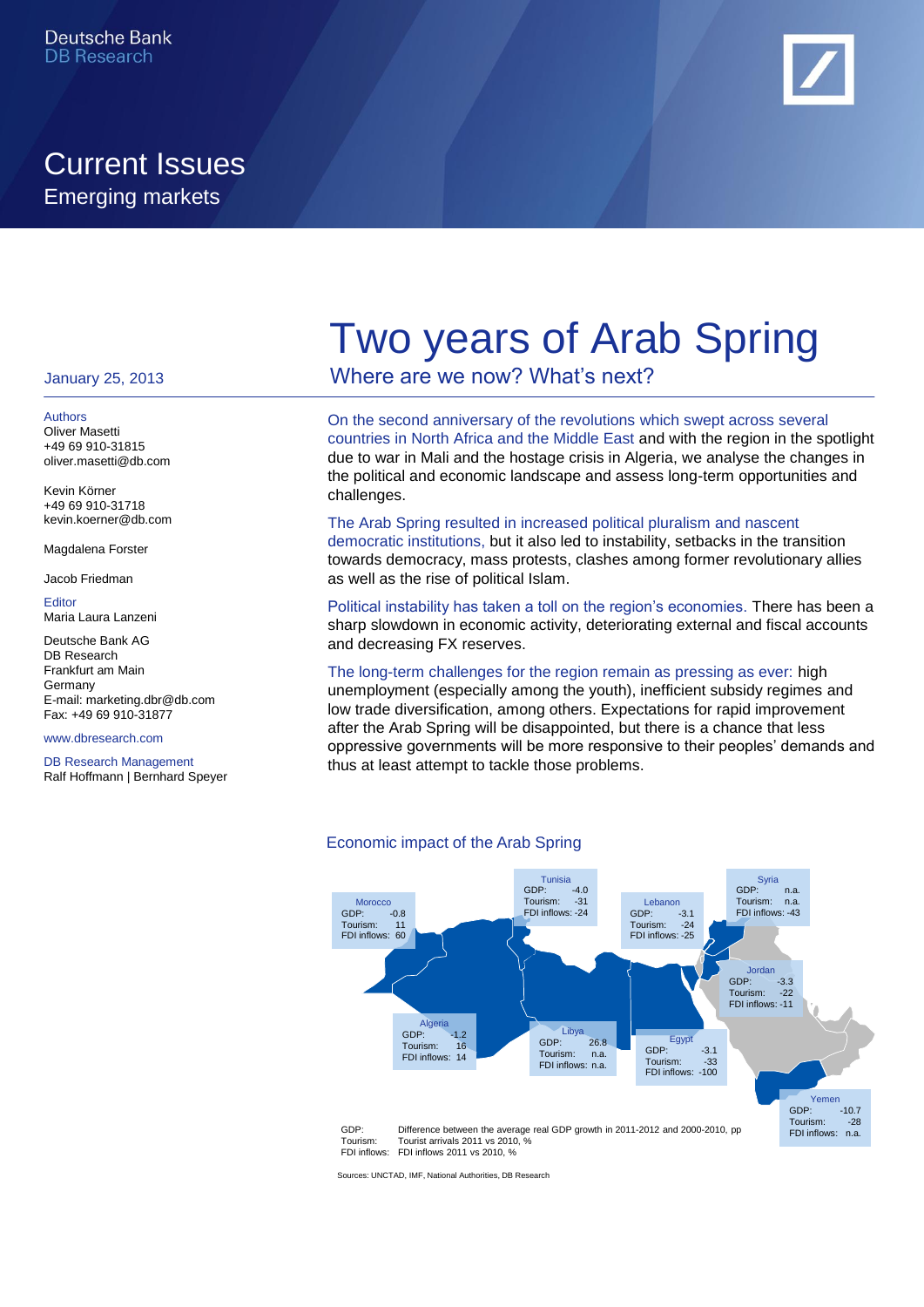

### The Arab Spring

On December 17, 2010, vegetable vendor Mohamed Bouazizi set himself on fire in the Tunisian town of Sidi Bouzid. This act sparked a wave of dramatic political upheaval throughout North Africa and the Middle East known as the "Arab Spring" (for a chronology of events see page 5). Demands voiced by protesters and rebels were similar across the region: increased inclusion in economic and political life, better governance and strengthened civil liberties. The outcomes of the upheavals so far have varied widely, reflecting country-specific social cleavages which had been covered up by autocratic regimes in the name of political and economic stability.

In this study, we analyse some of the political and economic consequences of the Arab Spring and assess opportunities and challenges for the affected countries. We focus on the Arab countries in North Africa (Algeria, Egypt, Libya, Morocco and Tunisia) and the Levant region (Lebanon, Jordan and Syria) as well as Yemen.

### Political consequences of the Arab Spring

In Tunisia, Egypt, Libya and Yemen – in that order – undemocratic leaders were ousted and replaced by popularly elected bodies or, in the case of Yemen, a transitional government. In Libya, such a change only occurred after months of armed conflict between regime supporters and opponents and ended in the killing of the country's leader during the fight. In Syria, a civil war is still ongoing and has caused a grave humanitarian crisis with hundreds of thousands of internal and external refugees and increasing social tensions in neighbouring countries, especially Lebanon. In Morocco, Algeria and Jordan, heads of state have stayed in power but responded to social pressures through a variety of measures, including parliamentary elections, reshuffling the cabinet, changing the constitution or lifting decades-long states of emergency. In the Gulf region, major protests occurred in Kuwait and Bahrain. In the latter case, protests prompted a GCC<sup>1</sup> military intervention led by neighbouring Saudi Arabia.

### Transition countries: Pluralism increasing, political Islam rising

After old regimes were ousted in Tunisia, Egypt and Libya, these countries saw free and fair elections with high participation rates and only minor reports of irregularities. In Yemen, a caretaker government was formed to prepare the country for competitive elections. Islamist movements, which had been suppressed under previous leaders, particularly benefitted from the new political freedom. To some extent, these forces pursue a moderate rhetoric and acknowledge the need to respect international commitments and civil rights, as well as to remain open towards the West. But a more radical strain of Islamism, namely the Salafi movement, has been on the rise as well, especially in North Africa. A conflict has thus arisen over what role Islamic precepts and practices should play in public and private lives. Human rights activists fear that, in particular, women's rights will be restricted by Islamist-dominated legislative bodies.<sup>2</sup>

In Egypt, the number of parties represented in the first post-Mubarak parliament increased from 9 to 15. In the parliamentary elections which took place in

**.** 

<sup>1</sup> Gulf Cooperation Council. Members are Bahrain, Kuwait, Oman, Qatar, Saudi Arabia and the United Arab Emirates.

 $2$  El Fegiery (2012).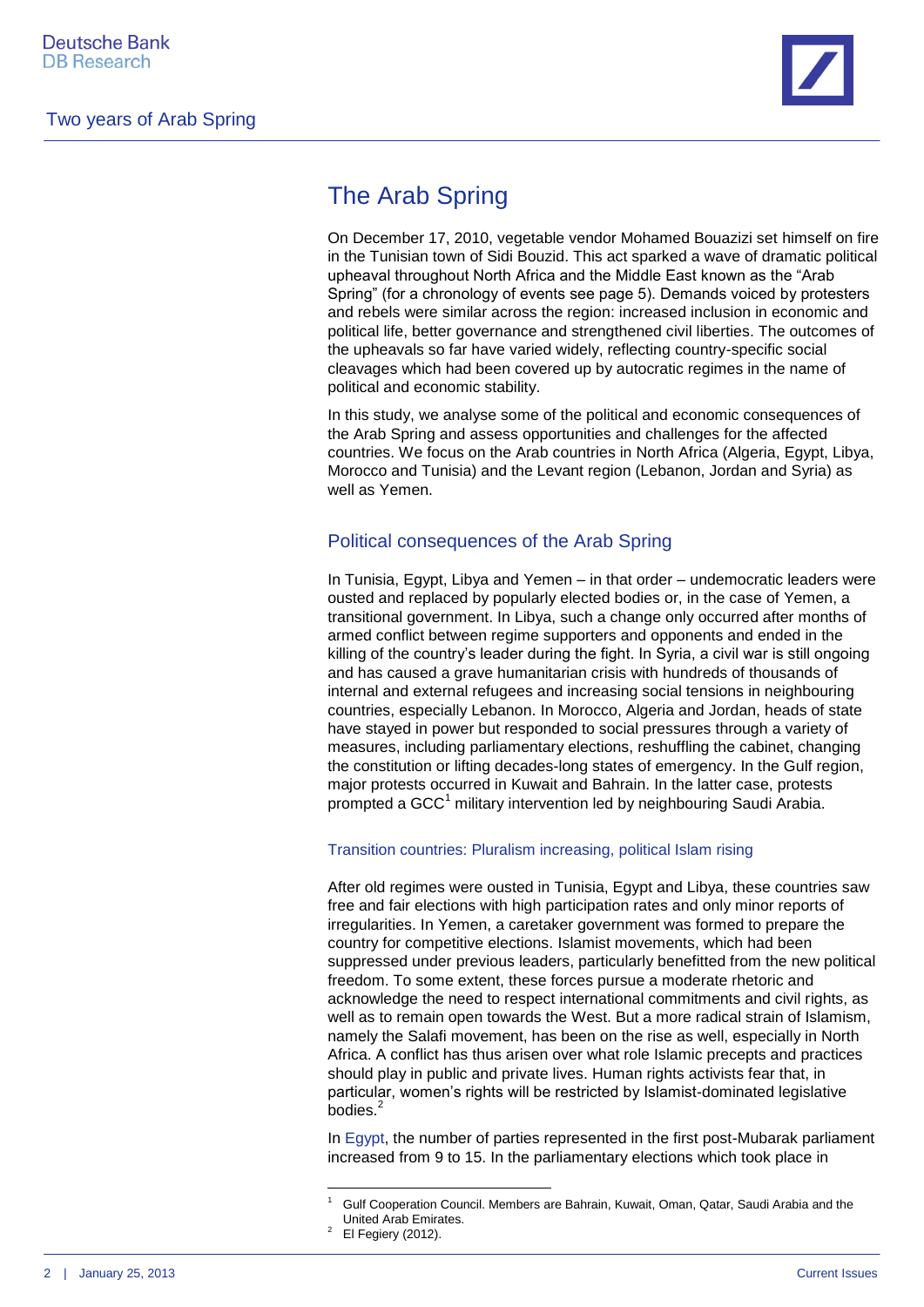



Sources: Le Point, DB Research

several rounds from November 2011 to January 2012, the Muslim Brotherhood's Freedom and Justice party enjoyed a landslide victory gaining 46.3% of the vote (see chart 1). Together with the radical Salafist Nour party they dominated parliament with over 70% of all seats. Liberal movements that were the driving forces behind the anti-Mubarak revolution performed poorly, due to their fragmentation and internal quarrelling. The newly elected parliament was dissolved after a few weeks of existence by the Supreme Court and the military in early June 2012 on a technicality. However, the result of the election still matters for Egypt's future as prior to its dissolution parliament elected the Constitutional Assembly, the body that has drafted a controversial constitution (see below). The strong showing of Islamic forces also continued in the June 2012 presidential elections, which were won by Mohamed Morsi, the candidate of the Muslim Brotherhood.

In Tunisia, the number of parties represented in the constituent assembly rose to 19 from formerly 7 in the unicameral parliament (see chart 2). Under the autocratic regime of ousted President Ben Ali, only 25% of the seats were granted to the opposition. The moderate Islamist Ennahda party came first in the elections in October 2011 with 41% of the vote and formed a coalition with two secular leftist parties. Tunisia saw several violent clashes between Salafi Islamists and secularists in 2012. The often fraught relationship between the ruling Islamist party and Salafis is sure to remain a key stress point in Tunisian politics in coming years.

In Libya, the first-ever direct elections to a General National Congress took place in July 2012. 80 representatives from 21 parties were elected by lists to the General National Congress; another 120 representatives were elected on a constituency basis. Against the regional trend, Libya elected a mildly Islamist, pro-business party with 48.8% of the vote. The Muslim Brotherhood offshoot Justice and Construction party came second with only 10.3%. Cleavages in the Libyan population follow tribal and regional lines as well as religious/secular ones, increasing the complexity of Libyan politics. Libya faces radical Islamist influence as well: some of the revolutionary brigades, which still control large parts of the country, fly the black flag often associated with radical Islamism.

In Yemen, the previous vice-president, Abdurabu Mansour Hadi, was elected as new president in February 2012. He replaced Ali Abdullah Saleh, who resigned from his 33-year presidency in a GCC-brokered plan following more than a year of protests. Hadi and the interim government that equally consists of members of the opposition Joint Meeting Parties and the previous ruling party, General People's Congress, need to lead Yemen through a difficult political and economic transition exacerbated by a high level of social unrest. The interim government still faces struggles with secessionist movements in the south and resuming insurgency by Houthi rebels in the north. The strong presence of al-Qaeda in southern parts of the country remains a severe threat to security.

### Gradual reformers: Steps towards meeting protesters' demands

King Mohamed VI in Morocco and King Abdullah II in Jordan have both stayed in power. Although both still enjoy popularity, there were also protests calling for greater political openness in both countries. In response, King Abdullah dismissed several cabinets and promised economic and social reforms. Morocco amended its constitution to grant more powers to parliament and called for fresh parliamentary elections. As these amendments require parliamentary support for the prime minister, the Moroccan king appointed a moderately Islamist PM for the first time ever. Parliamentary elections in Jordan in January 2013 were surrounded by protests against corruption and nepotism. Protests were fuelled by the government's decision to remove fuel subsidies. The main Islamist party boycotted the elections.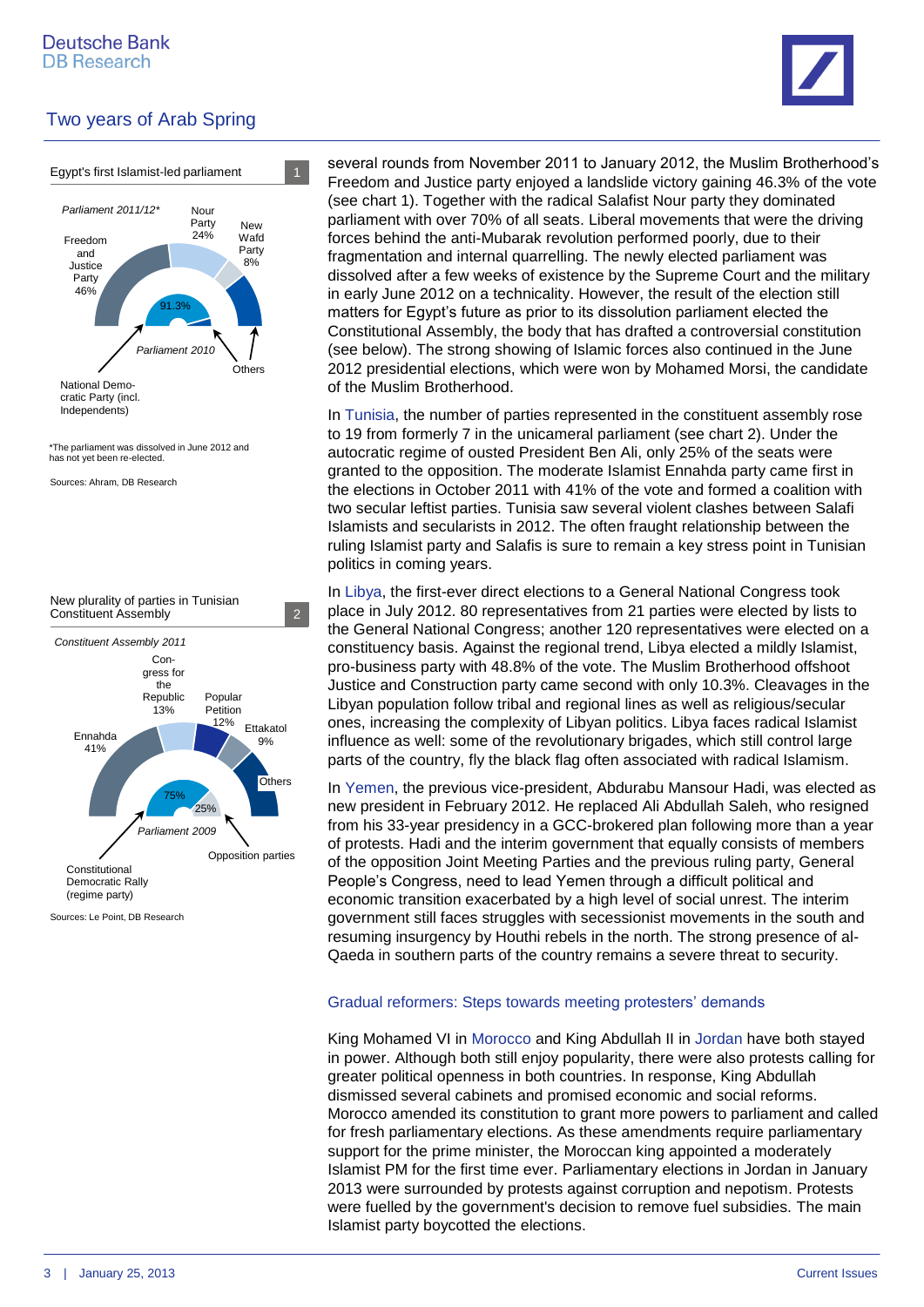

Of all the countries covered in this study, Algeria has remained closest to its status quo. The collective memory of the 1990s civil war and the security threat emanating from al-Qaeda in the Islamic Maghreb (which became evident in the recent hostage crisis in an Algerian gas plant) seem to have contained major political unrest. The ruling National Liberation Front party has been confirmed as the largest political force after parliamentary elections in 2012. The most visible consequence of the Arab spring was the lifting of the state of emergency which had been in place for 19 years.

#### Still in violent conflict: Syria and its contagion to Lebanon

In Syria, the two-year-old civil war between forces loyal to President Assad's regime and opposition (mainly Sunni) fighters has so far cost more than 60,000 lives, according to the UN, and displaced hundreds of thousands. Although it has became increasingly unlikely that the Assad regime will be able to reestablish the previous status quo, it is highly difficult to predict the course of the Syrian conflict at the current stage. In Lebanon, the Syrian conflict has strengthened sectarian clashes between factions in support of and opposed to the Assad regime. The division between the ruling March 8 alliance, dominated by Hezbollah and its pro-Syrian allies, and the pro-Western March 14 alliance, which has so far refused to join the government, has been further deepened by the Syrian crisis.

### Drafting of constitutions remains key pending issue

The political transition in North Africa and the Middle East is not yet completed. The road to more democracy and political stability remains a long one. A milestone in the transition progress is the drafting of new constitutions replacing the existing ones, which were widely tailored to the needs of the former authoritarian governments. The process of drafting the constitution is at different stages in the transition countries.

In Egypt the drafting process was hastily completed in early December 2012 despite strong protests by the liberal opposition and the judiciary, in part due to Islamist worries that the drafting assembly would be dissolved by the courts. The draft constitution was approved by a popular referendum in mid-December with nearly 64% of total votes, with a low voter turnout of less than 33%. Opposition groups joined forces in a National Salvation Front and announced their intention to contest some provisions in the new constitution. Controversial issues are the role of Islam, the rights of religious minorities and women, as well as the separation of powers between parliament, the president and the military. Parliamentary elections are expected to take place by April, although there is no official date yet.

In Tunisia and Libya the constitution drafting process is still ongoing and also subject to public controversies, setbacks and delays. In Tunisia, the original end-October 2012 target deadline was pushed back to ensure an orderly process and a constitutional draft should only be ready by April 2013. In Libya, the composition of the Constituent Assembly is still disputed and a final draft constitution is not expected prior to mid-2013. In Yemen, the interim government that has been formed for a two-year transition period is committed to draft a new constitution and organise free elections by 2014.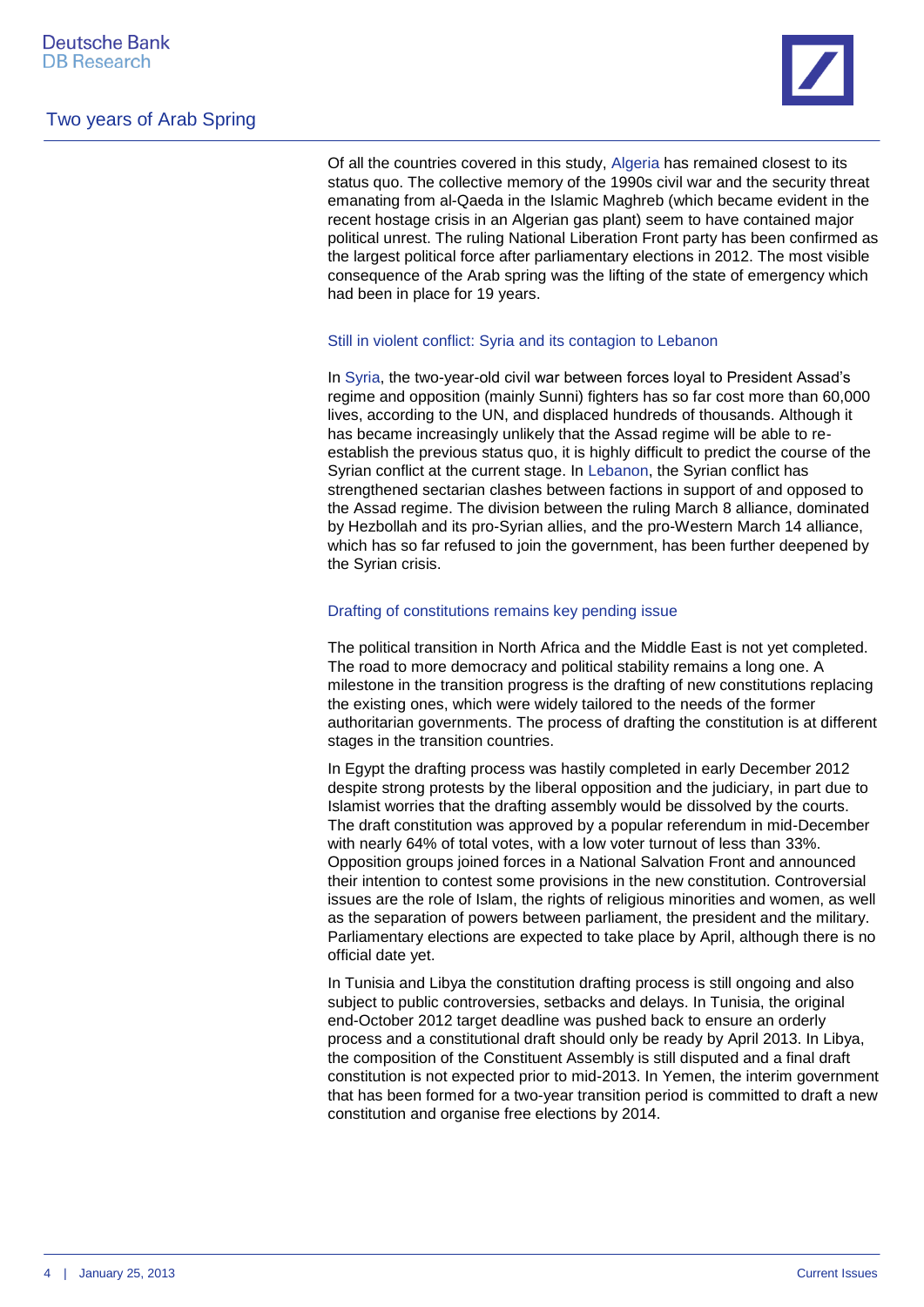

### Timeline of political events

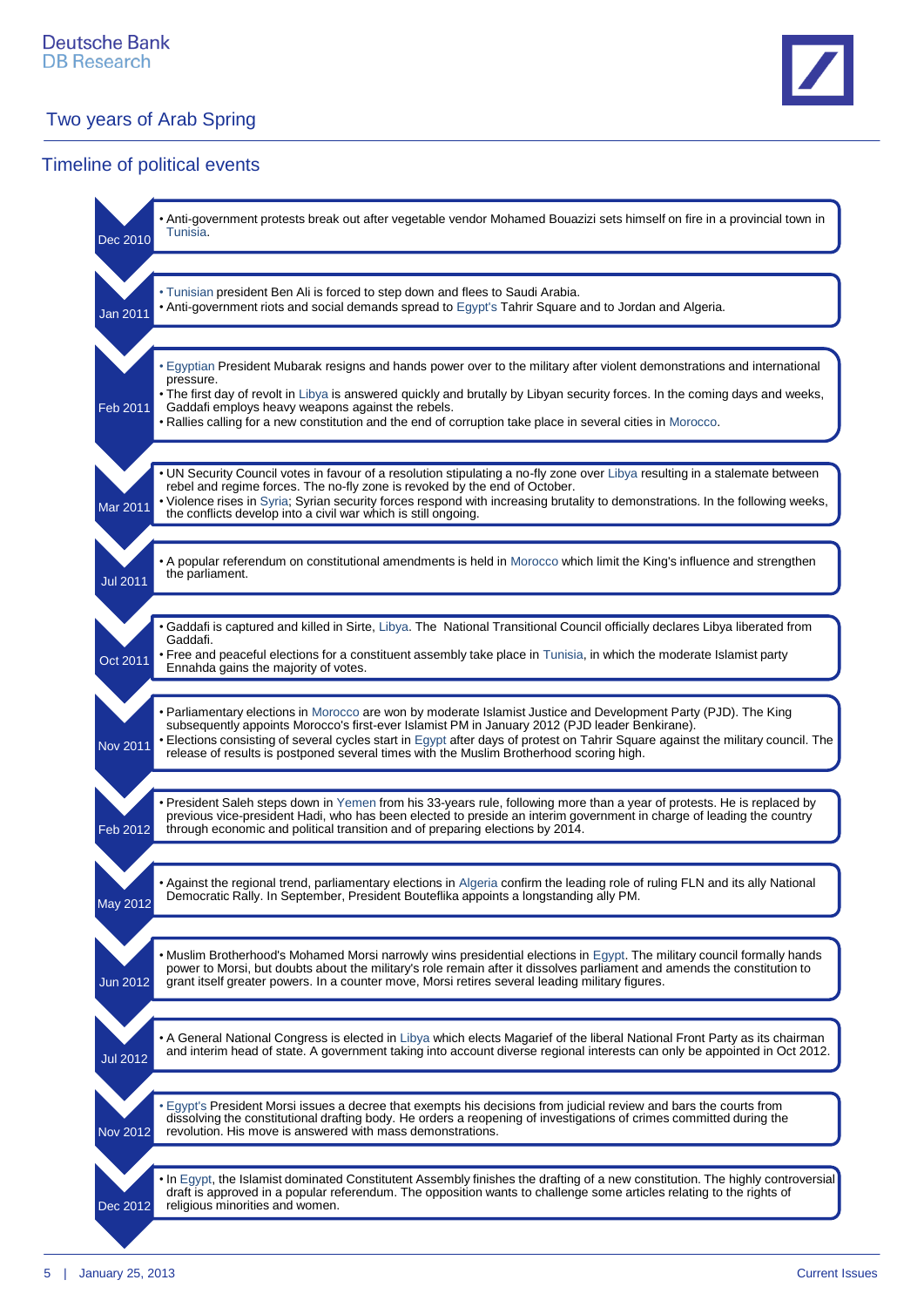

### Economic consequences of the Arab Spring

#### Sharp drop in economic growth, slow recovery underway

The Arab Spring had a significant impact on economic activity in North Africa and the Levant. Average real GDP growth in the region fell from 4.2% in 2010 to 2.2% in 2011 (see chart 3), $3$  its lowest level in over a decade. To make matters worse, the global economy was sluggish and the eurozone crisis hit the region hard given tight economic links (see page 11). The slowdown affected all countries, but its magnitude varied from country to country. Hardest hit initially were those countries that were at the centre of the Arab Spring, like Libya, Tunisia, Egypt, Syria and Yemen. The only country in the region where GDP growth strengthened in 2011 was Morocco. The economic recovery of the region was subdued in 2012. Average real GDP growth increased only slightly to 2.4%. We expect economic activity to pick up and GDP growth to accelerate to 3.5% in 2013, but to remain below the pre-revolutionary growth levels.

Political turmoil and external pressures take their toll on the economy 3



\*GDP weighted average growth rate (excluding Libya and Syria)

Sources: IMF, DB Research



Tourist arrivals, m, first six months



■Egypt Tunisia Morocco Jordan Lebanon

Sources: National Authorities, DB Research

Production stoppages caused by political upheaval were severe. In Libya, for example, oil production decreased due to the civil war and the international sanctions from 1.65 m barrels per day in 2010 to only 0.47 m barrels per day on average in 2011, $4$  causing the economy to crash. In Egypt the widespread demonstrations and strikes in the wake of the anti-Mubarak protests paralysed the production process and deterred investments for months. In Tunisia labour unrest led to a substantial decline in the mining sector (-40% added value) and in oil and phosphate production. In Syria, oil production plummeted by 60% from the level at end-2010 to 0.16 m barrels per day in September 2012 due to international sanctions and the continuing civil war. In Yemen, economic activity was hit severely by attacks on electricity facilities and pipeline sabotage which led to painful electricity and fuel shortages.

One of the most immediate effects of the Arab Spring was a sharp decline in tourism (see chart 4). The number of tourist arrivals in the five main tourist

 3 The average growth rate excludes Libya and Syria. Syria is largely excluded from the economic analysis as the availability of reliable data is severely hampered by the ongoing civil war. In general, the Syrian economy is suffering strongly from the impact of the war and international sanctions, with a deep recession caused by a collapse of oil revenues, tourism and FDI, a widening current account, the depletion of FX reserves and strong depreciation of the currency. <sup>4</sup> US Energy Information Administration.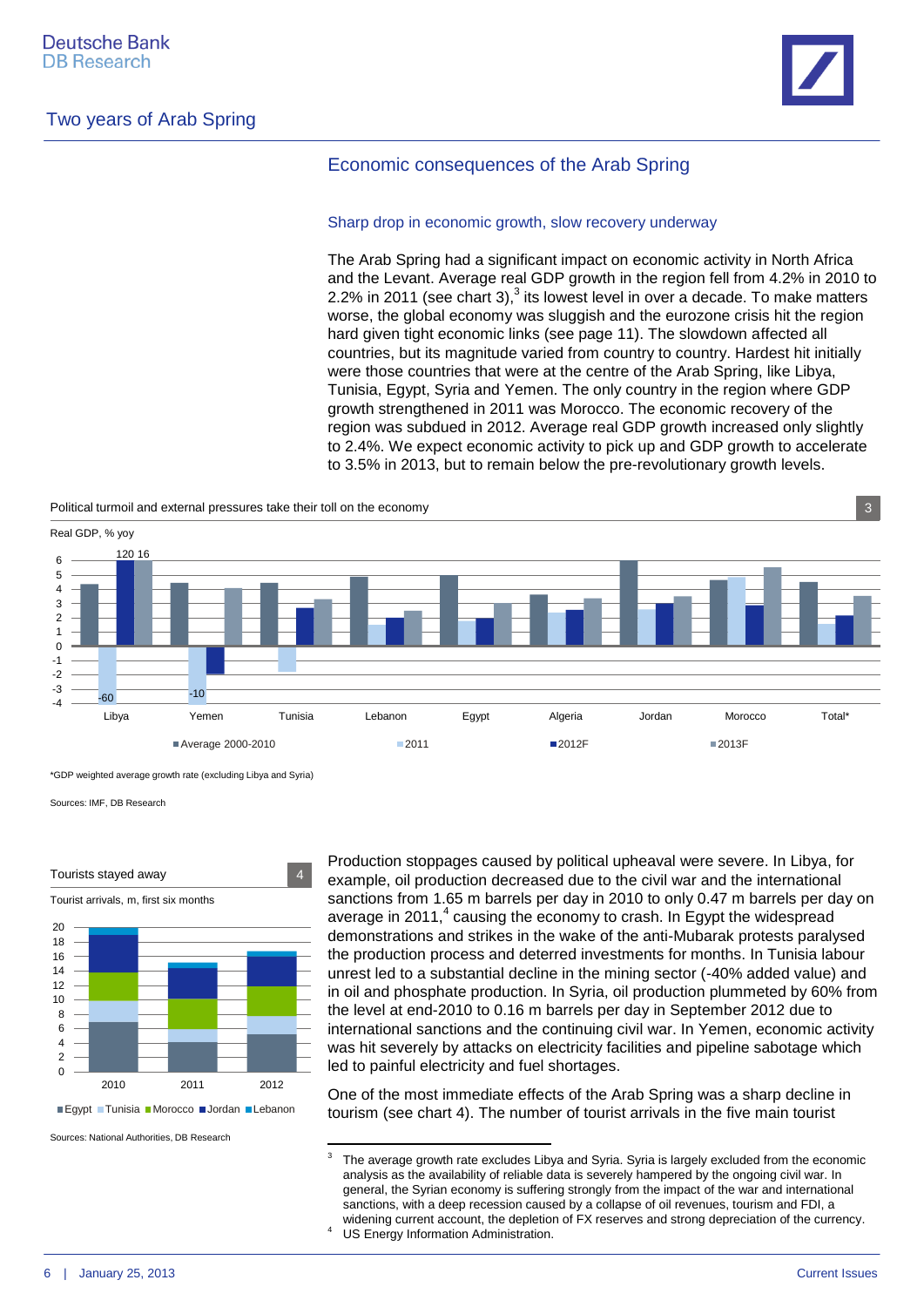





Sources: UNCTAD, DB Research



Sources: Bloomberg, DB Research



Sources: IMF, National Central Banks, DB Research

destinations in the region − Egypt, Tunisia, Morocco, Jordan and Lebanon − fell by a quarter, from 20 million in H1 2010 to 15 million in H1 2011. The decline was most severe in Egypt and Tunisia, at about 40% each. In 2012, tourist arrivals to the region recovered, but remained way below pre-revolution levels. Given that tourism receipts account for over 20% of GDP in Lebanon, 12% in Jordan and between 5% and 8% of GDP in Morocco, Tunisia and Egypt,<sup>5</sup> the decline had a significant effect on economic growth.

Foreign direct investment (FDI) inflows also diminished sharply, accelerating the trend that started with the financial crisis in 2008-09. Between 2010 and 2011 FDI inflows fell by 46% to USD 11.4 bn, their lowest level since 2004. The regional decline was mainly driven by a sharp reduction in FDI inflows in Egypt, Tunisia and Lebanon (see chart 5).

In 2012, a slowdown in exports kept economic activity in North Africa and the Levant depressed. A major reason for this slowdown was the recession in Europe, the region's most important trading partner (see page 11). Especially affected were Egypt and Tunisia, which saw their exports decrease by more than 5% yoy in H1 2012. Export growth also turned negative in Jordan and stagnated in Morocco. Against this trend exports in Libya and Algeria increased, thanks to high oil prices.<sup>4</sup>

#### Widening external deficits and diminishing FX reserves, but international aid chipping in

For the oil-importing countries lower tourism revenues, weak exports and an elevated import bill caused by high international oil and food prices resulted in a sharp widening of current account deficits. Between 2010 and 2012 deficits nearly doubled in Egypt, Morocco, Lebanon and Jordan. On the other hand, oil exporters like Libya and Algeria have reported solid current-account surpluses all along.

The Arab Spring events led to a weakening of the region's currencies. The strongest depreciation was experienced by the Tunisian dinar (see chart 6). In many cases, stronger depreciation could only be averted by substantial interventions of the national central banks, which sold FX and bought the local currency to prop up the exchange rate. These interventions, however, came at the cost of depleting FX reserves (see chart 7). Overall FX reserves of the oilimporting countries decreased by a quarter between early 2011 and mid-2012. The fall was most dramatic in Egypt, where FX reserves dropped from USD 35 bn in January 2011 to USD 15 bn in December 2012. In Jordan, reserves declined from USD 12 bn at the beginning of 2011 to USD 7 bn in December 2012. Only in Lebanon did FX reserves remain relatively stable and even increase over the last two years to a sizeable USD 37 bn, supporting the currency peg against the US dollar. In Yemen, a stronger depreciation was only prevented by intervention from the IMF and Saudi Arabia.

To avoid a full-blown balance-of-payments crisis the international community stepped in to support the region. The G8 and the international financial organisations founded the "Deauville Partnership" in May 2011 to coordinate international aid for affected countries. Members pledged up to USD 70 bn. However, to date only a fraction of the promised aid has actually been disbursed. One of the actions already taken was to extend the mandate of the European Bank for Reconstruction and Development (EBRD) to include Jordan, Tunisia, Morocco and Egypt. This should make available up to USD 2.5 bn a year for these countries. The IMF has also committed to provide loans to

 $\overline{5}$ As of 2010; International Monetary Fund (2011).

<sup>6</sup> IFS.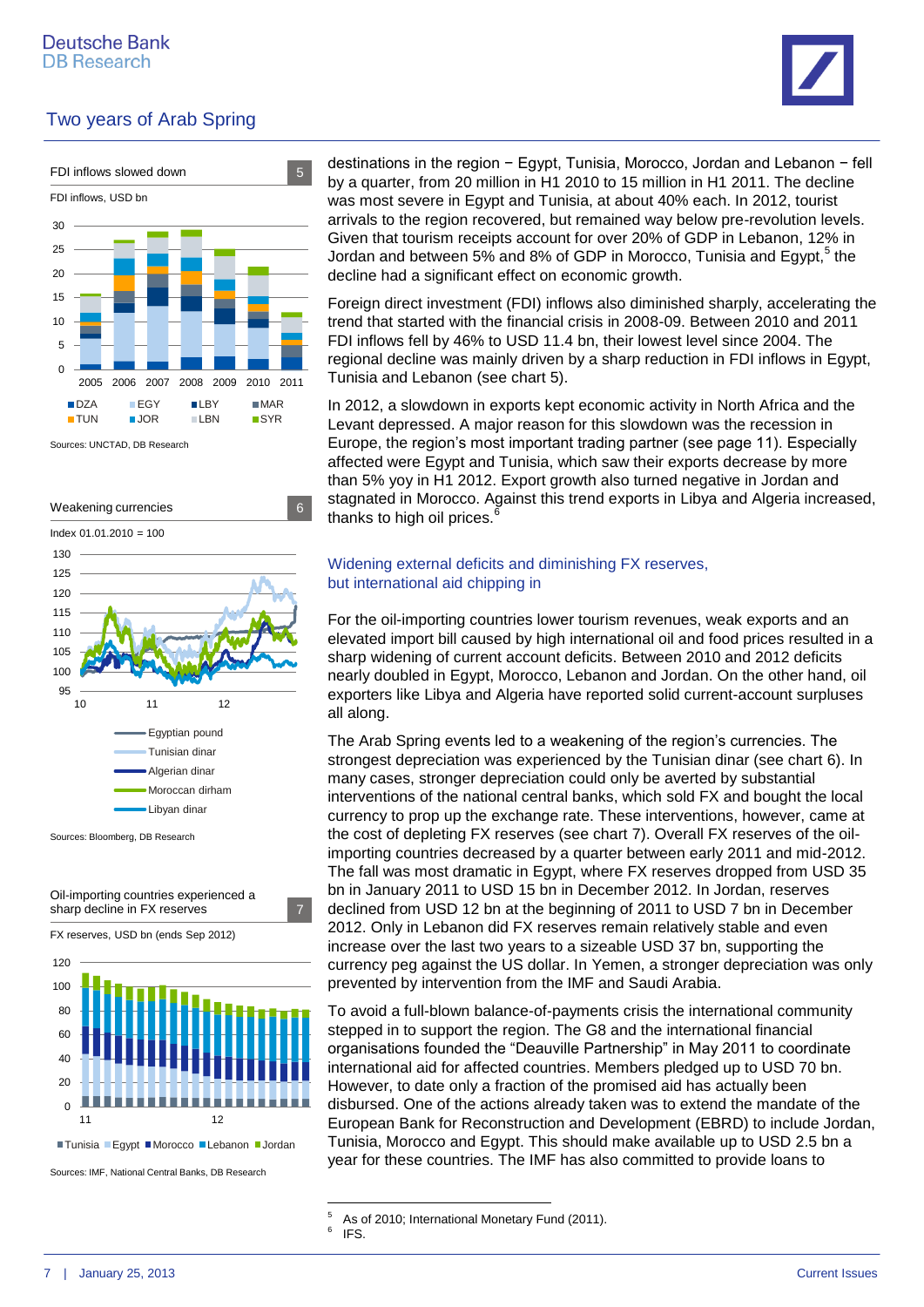





Sources: IMF, DB Research



Sources: WEFA, DB Research

Morocco, Jordan, Yemen and most recently to Egypt,<sup>7</sup> valued at USD 6.2 bn, USD 2 bn, USD 93 m and USD 4.8 bn, respectively. Additional bilateral financing support is coming mainly from the wealthy Gulf countries. Qatar, for instance, supports Egypt with loans and grants of USD 5 bn.

### Large fiscal costs, rising public debt

The governments in North Africa and the Levant responded to the political unrest and weakening economic performance by increasing public spending. The highest increases in government expenses relative to GDP occurred in Tunisia and Algeria, with 7.9 pp and 7.2 pp, respectively, between 2010 and 2012. Most fiscal measures taken were aimed at sustaining social cohesion and mitigating the effects of the high international food and fuel prices on domestic consumers. Popular steps taken in most countries were to increase subsidies on energy and food (see page 10), to raise public-sector wages and pensions, and to expand unemployment benefits (see chart 8). Over the same period government revenues increased only marginally relative to GDP or, as in Egypt, even declined due to the subdued economic activity, lower tax collection, and new tax exemptions and breaks.

As a result, fiscal deficits widened sharply (see chart 9). The situation was worst in Egypt, where the fiscal deficit reached 11% of GDP in FY 2011/12, and in Tunisia, where the fiscal deficit more than sextupled from about 1% of GDP in 2010 to 6.3% of GDP in 2012. In Algeria, the deficit jumped to 4% of GDP despite solid oil revenues, highlighting the effect of the sharp spending increase. The deterioration of the budget balance was less pronounced in Morocco, Lebanon, Jordan and Yemen, but nevertheless all four countries exhibited high deficits of close to 6% of GDP in 2012.

The consequences of the fiscal expansion are also reflected in increasing public debt levels. Most worrying is the situation for the countries that already entered the crisis with high debt-to-GDP ratios, like Egypt and Jordan. In both countries the public debt level has risen by more than 6 pp over the last two years and stands now at close to 80% of GDP. In Morocco and Tunisia debt levels were lower initially but also increased sharply to 58% of GDP and 46% of GDP, respectively, in 2012. In contrast, public debt in Lebanon slightly decreased over the last two years, but at a staggering 135% of GDP in 2012 – the highest level in the region – it remains a constant source of concern. In Libya and Algeria, thanks to oil wealth, indebtedness is only in the single digits as a percentage of GDP.

### Stock markets hit by uncertainty

1

In 2011, the region's four biggest stock markets in terms of market capitalisation − Egypt, Tunisia, Morocco and Lebanon − recorded major losses (see chart 10). Heaviest affected was Egypt, where the Cairo Stock Exchange Index (CASE30) was closed for nearly eight weeks in early 2011 and lost about 50% throughout the year. Stock prices in Lebanon, Tunisia and Egypt have recovered but remain very volatile. The Cairo Stock Exchange Index was the world's third-best performing index in 2012, gaining 50.8%.

At the time of writing Egypt had reached IMF staff-level agreement, with IMF board approval still pending.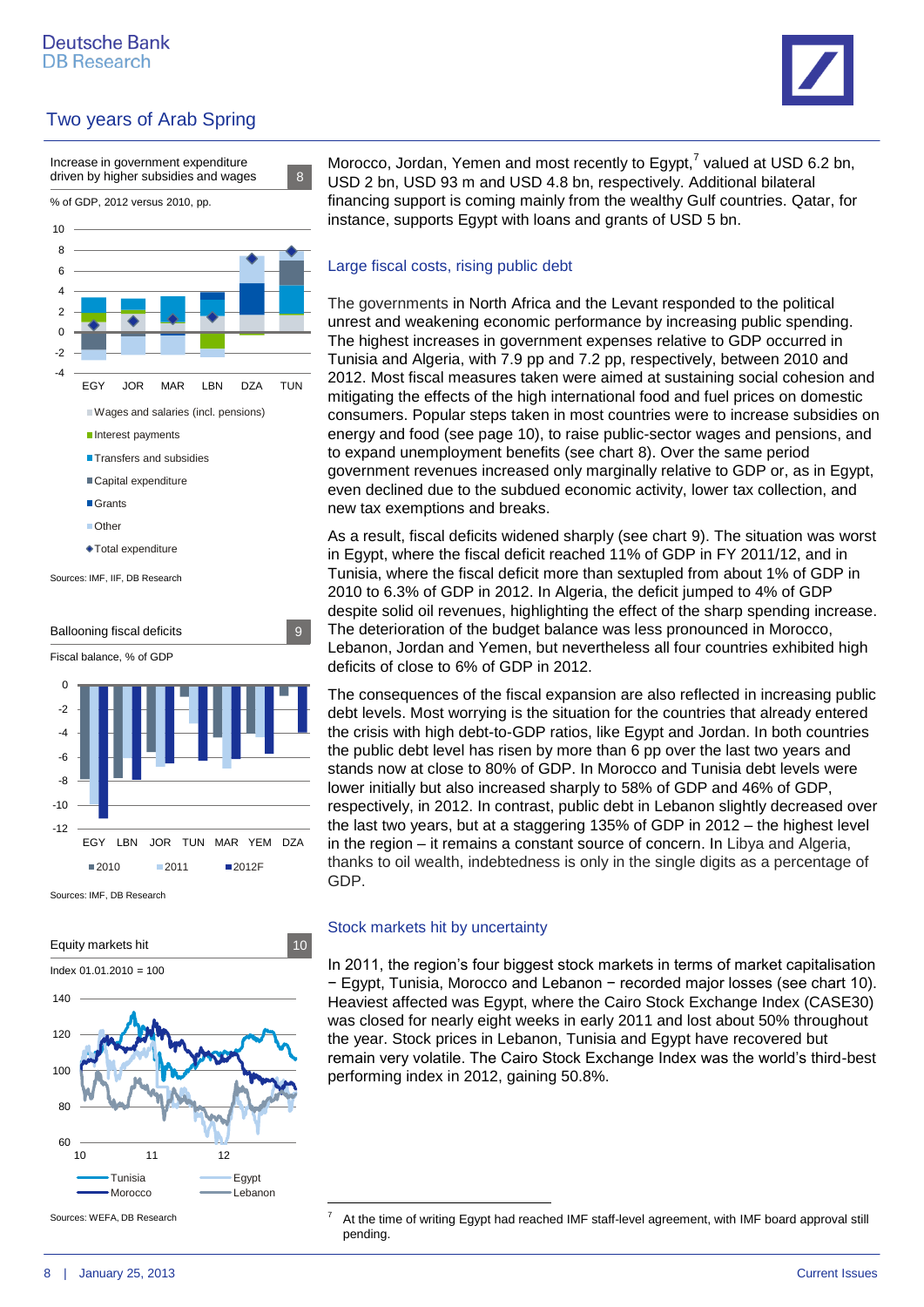

Youth unemployment highest in the world 11

Total and youth unemployment by regions, 2010



Vouth unemployment rate Unemployment rate

Sources: ILO, DB Research





Sources: World Bank, DB Research

### Chances and challenges ahead

The Arab Spring threw into sharp relief some deep structural problems that have hampered development in the region for decades. The current political changes offer an opportunity to tackle these issues and pave the way for a better future in North Africa and the Levant.

#### Youth unemployment, skills mismatch

The MENA region faces a structural employment gap, especially with its swelling youth population. Regional unemployment rates are around 10%, but youth unemployment is closer to 30% (see chart 11).<sup>8</sup> Demographics, market rigidities, and bloated public sectors are key hurdles.

The region has one of the fastest-growing workforces in the world. With a 2.7% annual workforce growth rate, the IMF has estimated that the region will see 10.7 million new labour market entrants by 2020.<sup>9</sup> Egypt alone must create nearly 700,000 jobs a year for its unemployment rate to remain unchanged.<sup>10</sup>

Labour market inefficiencies remain a key problem in the region. In the World Economic Forum's Global Competitiveness Index, the MENA region had the lowest labour-market efficiency ranking in the world. The highest-ranked country is Jordan, at 101 out of 142 countries. In addition, the region faces widespread skill mismatches, as inefficient education systems produce unprepared market entrants. Firms operating in the region regularly list insufficient labour skills as a major constraint.

Perhaps more importantly, the public sector accounts for an outsized portion of employment in the Middle East, 9.8% of GDP compared with the global average of 5.4% (see chart 12).<sup>11</sup> Taking only non-agricultural employment, in 2010 public employment constituted 42% of total employment in Jordan and 70% in Egypt.<sup>12</sup> On average, public-sector salaries accounted for 35.5% of government expenses in 2009 for regional governments.<sup>13</sup>

In addition to crowding out the private sector, this system has created an environment in which young job-seekers find working in the public sector more desirable. The 2003 Syrian Unemployment Survey indicated that 80% of young unemployed persons found a public-sector job preferable to a private-sector position.

The large public sector has also bred a lack of economic dynamism in the region, further setting back employment gains. A World Bank study from 2010 found that the MENA region has some of the lowest firm entry density rates in the world, suggesting a lack of entrepreneurship, with a rate almost four times lower than that of Europe and Central Asia (see chart 13).<sup>15</sup> According to the World Bank's 2013 Doing Business report, investors in the MENA region have to deal with insufficient protection of investor and property rights. The survey also finds that business managers are particulary concerned about corruption, anticompetitiveness and uncertainty regarding regulation. With an average "Ease of Doing Business ranking" of 98 (see chart 14), <sup>16</sup> the MENA region as a

- <sup>14</sup> Kabbani and Al-Habash (2008).
- <sup>15</sup> Klapper and Love (2010).

<sup>-&</sup>lt;br>8 International Labour Organization (2012).

<sup>&</sup>lt;sup>9</sup> Ahmed et al. (2012).

<sup>&</sup>lt;sup>10</sup> Legatum Institute, Carnegie Endowment for International Peace and Atlantic Council (2011).

Bteddini and Heidenhof (2012).

 $12$  Ahmed et al. (2012).

<sup>&</sup>lt;sup>13</sup> World Bank Indicator "Compensation of employees (% of expense)".

The World Bank Ease of Doing Business Index ranks 185 countries, where a high ranking means the regulatory environment is more business friendly regarding start-up and operation of a local firm.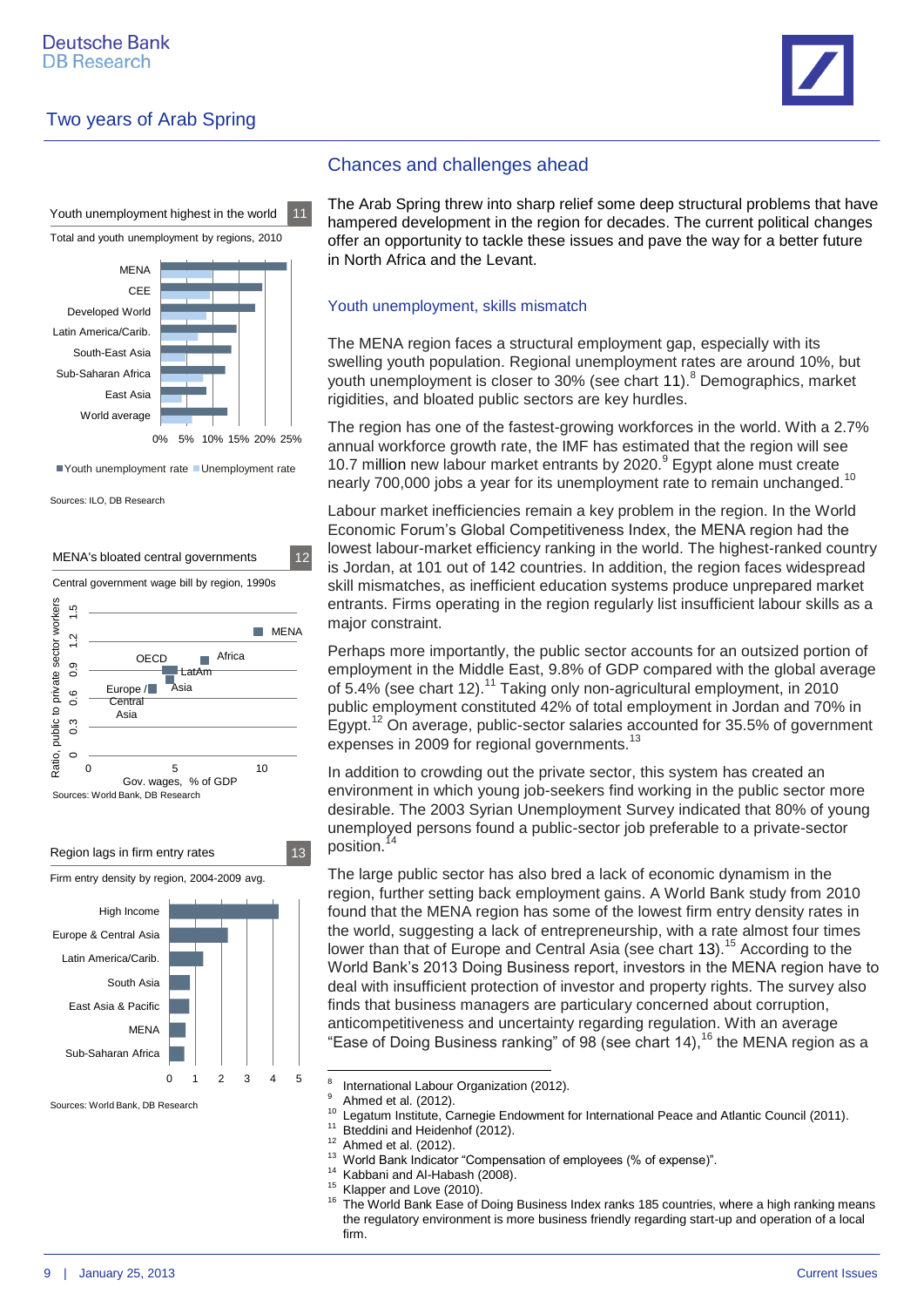



Sources: World Bank, DB Research

whole finds itself in mid-range internationally. However, apart from Tunisia and Morocco to some extent, most of the Arab Spring countries in this study score relatively poorly. While in the past some governments have put bold efforts into reforming their countries' business environment, the report states that since the beginning of the Arab Spring in 2011 the region's reform process has lost some momentum, hampered by the problems and uncertainties that accompany the political transition processes. The combination of these factors is a formidable obstacle to boosting employment in the region.

#### What needs to be done?

There are numerous avenues through which policy makers can address the employment problem. First, regional governments must transition from being primary employers to creating the right environment for the private sector to provide jobs. Yet in the aftermath of the Arab Spring, several countries have taken the opposite approach, using public-sector employment and expenditure as a way to prop up the economy. The Egyptian government announced a 15% increase in the base wage of all civil servants, while the transitional Tunisian government announced an employment plan that would add 20,000 new jobs in the public sector. Second, improving the business environment can stimulate private-sector growth and increase job opportunities for the population. And third, education systems must be reformed in order to better prepare graduates for the requirements of private-sector positions. Scaling up existing pilot programmes that help train the labour force can offset some of the labour mismatches holding back employment.

### Subsidies: Inefficient and unaffordable

Subsidies, particularly energy subsidies, have long been a core component of welfare regimes for most countries in the MENA region. But in the past few years the combination of rising commodity prices and political instability has pushed subsidy spending in many countries to unsustainable levels. Especially for net energy-importing countries in the region, large subsidy bills take outsized shares of government spending, a main reason for the shrinking fiscal space and growing debt-to-GDP ratios. Moreover, in many cases the main beneficiaries of subsidies are not the poorest segments of the population.



Sources: National Authorities, DB Research

#### Ballooning subsidy bills, uneven success

Subsidies were already at high levels before the Arab Spring: Egypt's subsidies equalled 9.3% of GDP, Algeria's 6.6%.<sup>17</sup> In response to the Arab Spring, subsidy bills ballooned (see chart 15): Morocco saw total subsidy expenditure increase from 3.6% to 6.1% of GDP from 2010 to 2011. Jordan saw a nearly 200% increase in subsidy expenditure in 2011, Lebanon 46% and Tunisia 68%. In Egypt, subsidies absorbed 42.8% of annual revenues in 2011, and accounted for almost 10.4% of GDP.<sup>18</sup>

Despite their large size, subsidies have done little to address their stated goals, and have numerous unintended consequences for affected countries. Several studies have shown that the beneficiaries of energy subsidies are overwhelmingly found in the top income quintile of the population, especially in non-rural areas. In Jordan and Morocco, the bottom quintile benefits from less than 10% of subsidies (see chart 16).<sup>19</sup> In addition, subsidies have led to high

 $17$ United Nations Development Programme (2012).

<sup>&</sup>lt;sup>18</sup> National Authorities; IEA.

<sup>&</sup>lt;sup>19</sup> International Monetary Fund (2012b).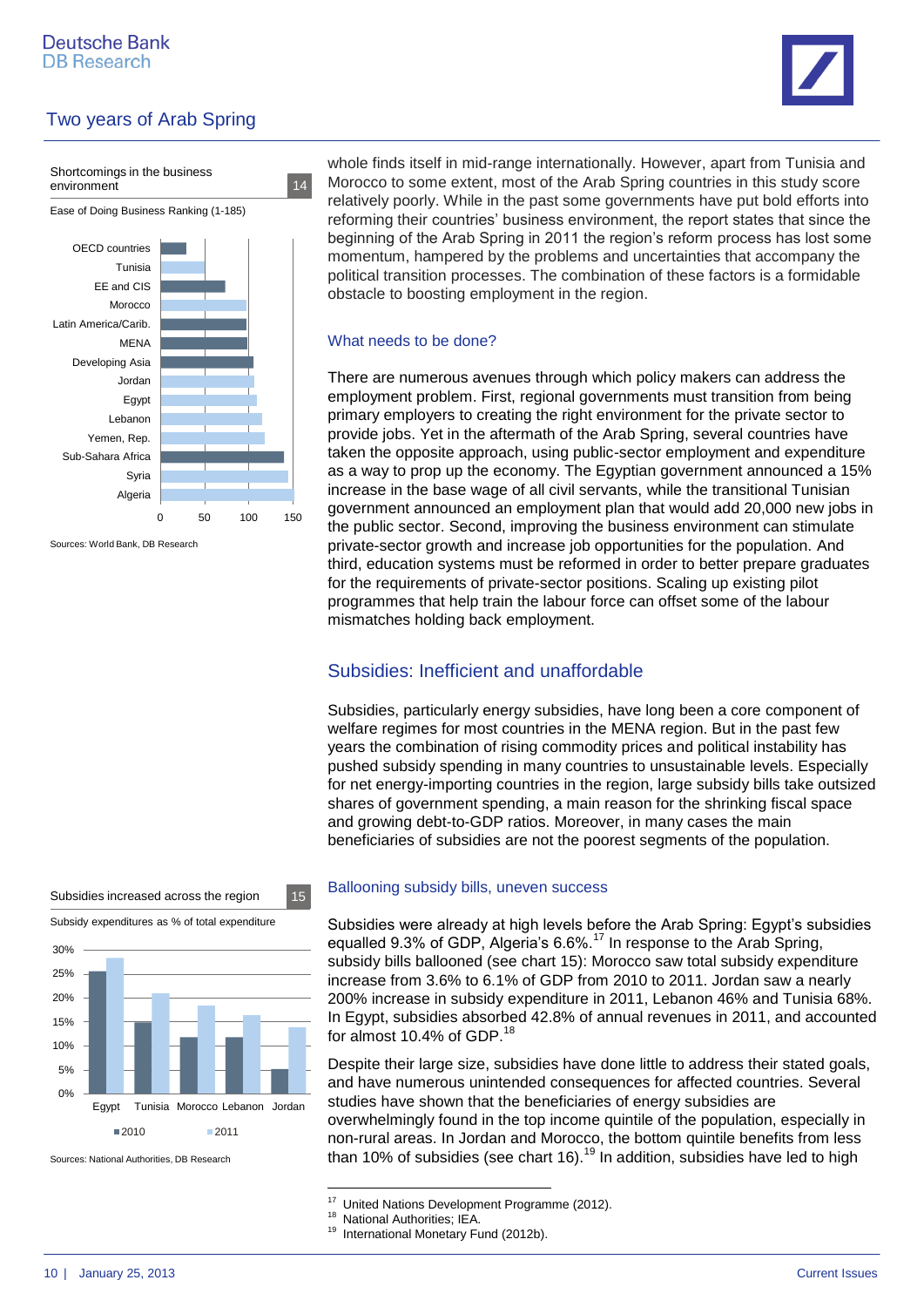



Sources: IMF, DB Research

energy use rates, in both oil-exporting and oil-importing countries. Over the past two decades, energy intensity has declined in all regions of the world with the exception of MENA. This reflects that energy subsidies have led to a concentration of industrial activity in energy-intensive industries, as well as low rates of energy efficiency in both transportation and private consumption. $^{20}$ 

#### Subsidy reform: A necessary but difficult move

In late 2012, regional governments started to take some steps to address growing subsidies. Egypt cancelled subsidies of highest quality (octane) petrol and outlined further steps such as lifting subsidies on heavy industries, and a pilot programme for distributing subsidised energy products through coupons and "smart cards". In Jordan, the government abolished fuel subsidies completely in November 2012, leading to the largest protests in the country since the start of the Arab Spring.

Indeed, the biggest obstacle regional governments face in reforming subsidy regimes is the potential for political instability as a result of such reform. International organisations have stressed the need for methodical reform, with each step clearly articulated and explained to the public in order to avoid potential unrest. Regional governments face a trust deficit vis-à-vis their populations, and this must be addressed for the effective reform of subsidy programmes.

There are numerous potential paths for regional governments looking to reform subsidy regimes. The switch from blanket subsidies to targeted regimes through coupons or direct cash transfers helps alleviate the effects on low-income segments of the population, while reducing the levels of overall subsidy spending. Incremental reductions of subsidies on heavy industries can help mitigate the potential for sectoral damage. The fiscal space made by reforming subsidies can be used to spur economic growth in more dynamic sectors.

### Strengthening economic ties within the region and with other emerging markets



Sources: DG Trade, IMF DOTS, DB Reasearch

### Trade relations are heavily tilted towards the EU

Trade relations in North Africa and the Levant have historically been heavily tilted towards Europe. The EU is the most important trading partner for all countries covered in this study (see chart 17), except Jordan, which trades slightly more with Saudi Arabia, and Yemen with a great share of trade with developing Asian economies (over 56% of exports go to China and India alone). All countries except Yemen and Syria take part in the EU's Neighbourhood Policy and are more specifically targeted by the Euro-Mediterranean Partnership through Association Agreements (except Libya). Ties to the EU range from trade to foreign direct investment, migrant remittances and tourist flows. While close links to a highly developed region are positive in general, and in this case also natural given the geographical proximity, they also expose countries to spillovers from negative developments, such as the current crisis in the eurozone. A diversification of trade relations, including an expansion of intra-regional trade, would thus be welcome, also in light of the subdued growth prospects for Europe in the medium run.

**.** 

<sup>&</sup>lt;sup>20</sup> United Nations Development Programme (2012).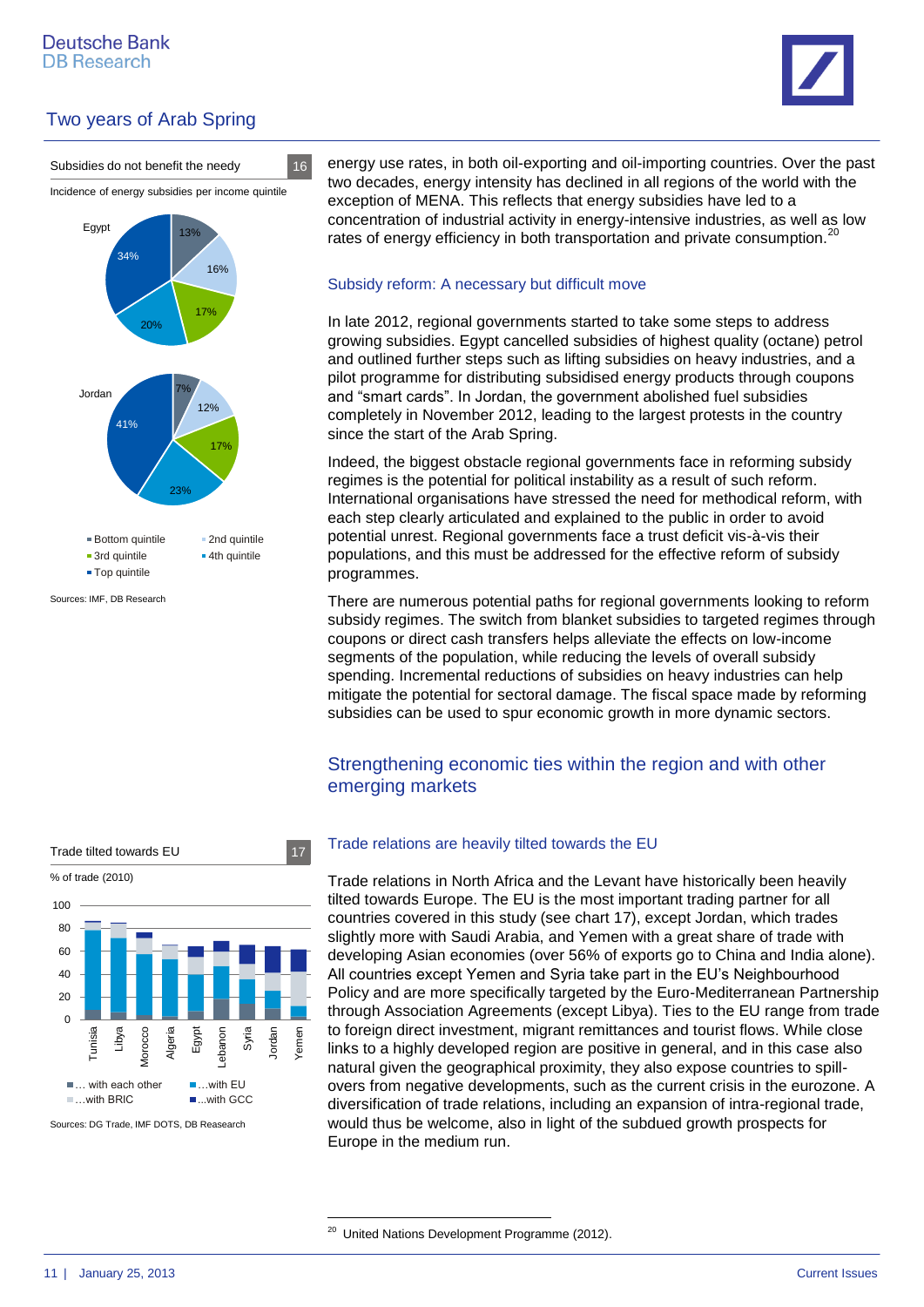



Sources: db InfoCenter, DB Research



\*excludes intra-regional trade

Sources: IMF DOTS, DB Research



BRICs trade with the region on the rise 20

Sources: IMF DOTS, DB Research Note: Combined trade shares of DZA, EGY, JOR, LBN, LBY, MAR, SYR, TUN, YEM

#### Enhancing intra-regional trade

Intra-regional trade currently makes up only around 3% of the region's total trade. Trade barriers between the countries are among the highest in the world (if only non-tariff barriers are considered, they are the highest). $^{21}$  Logistical bottlenecks such as high transport and communication costs, an underdeveloped transport infrastructure and inefficient trade procedures hamper trade in general but especially intra-regional trade.

Regional trade agreements exist (see chart 18), but most of them have had limited impact and lack political momentum. All countries have agreed to establish a Greater Arab Free Trade Area (GAFTA) under the leadership of the Arab League. Egypt, Jordan, Morocco and Tunisia went a step further and signed the so-called Agadir Agreement in 2004. Another cooperation framework, the Arab Maghreb Union (AMU) made up of Algeria, Libya, Morocco and Tunisia, has stalled since its creation due to political tensions between the members, for instance between Morocco and Algeria. The border between these two countries has been effectively closed for the last 16 years. AMU might be revived by the new political leaders, as hinted by a meeting of the members' foreign ministers in February 2012. Jordan and Morocco were invited to join the GCC in May 2011. The accession process is still open, with Jordan having finalised an Action Plan in November 2012, and both countries receive economic support packages from the GCC.

Unlocking intra-regional trade and investment can bring substantial benefits to the region. Estimates put the annual economic cost incurred by the lack of integration at around 2% to 3% of GDP. $^{22}$  Potential gains could also be had by liberalising trade in services such as finance, communication and logistics. Further benefits could come by enhancing labour mobility between labourabundant and resource-rich countries. And finally, the greater region is in a globally competitive position to provide solar energy. Co-operating on transborder power infrastructure might be a starting point for successful economic integration.<sup>23</sup>

#### Establishing closer ties to other emerging markets

Exports from North Africa and the Levant could be stimulated by establishing closer ties with fast-growing emerging markets. Actually, over the last decade the importance of emerging markets for the region's exports already started to increase. The trade share with the Middle East countries increased from about 7% to 12% over the last decade and with Asia it doubled from 6% to 12% (see chart 19).

The BRIC countries are becoming more important trading partners (see chart 20). China and India have an interest in the natural resources of the region, which includes some of the world's top producers of oil (Algeria and Libya), gas (Algeria and Egypt) and phosphates (Morocco and Tunisia). China is also a source of some commodity imports for the region, such as water-intensive foodstuffs, while Russia is a key supplier of wheat to Egypt, covering 50% of Egypt's demand (Egypt is the world's largest wheat importer). Overall, the BRICs are key suppliers of manufactures to the region. For example, Tunisia is now the largest market for Brazilian cars in the Arab world.

Not only trade but also investment ties with the BRICs have strengthened. China has secured 80% of infrastructure contracts in Algeria in recent years. As a result, Algeria hosts today the biggest Chinese diaspora in northern Africa, of

 $21$ African Development Bank (2012).

 $22$  Santi et al. (2012).

 $23$  World Bank (2010).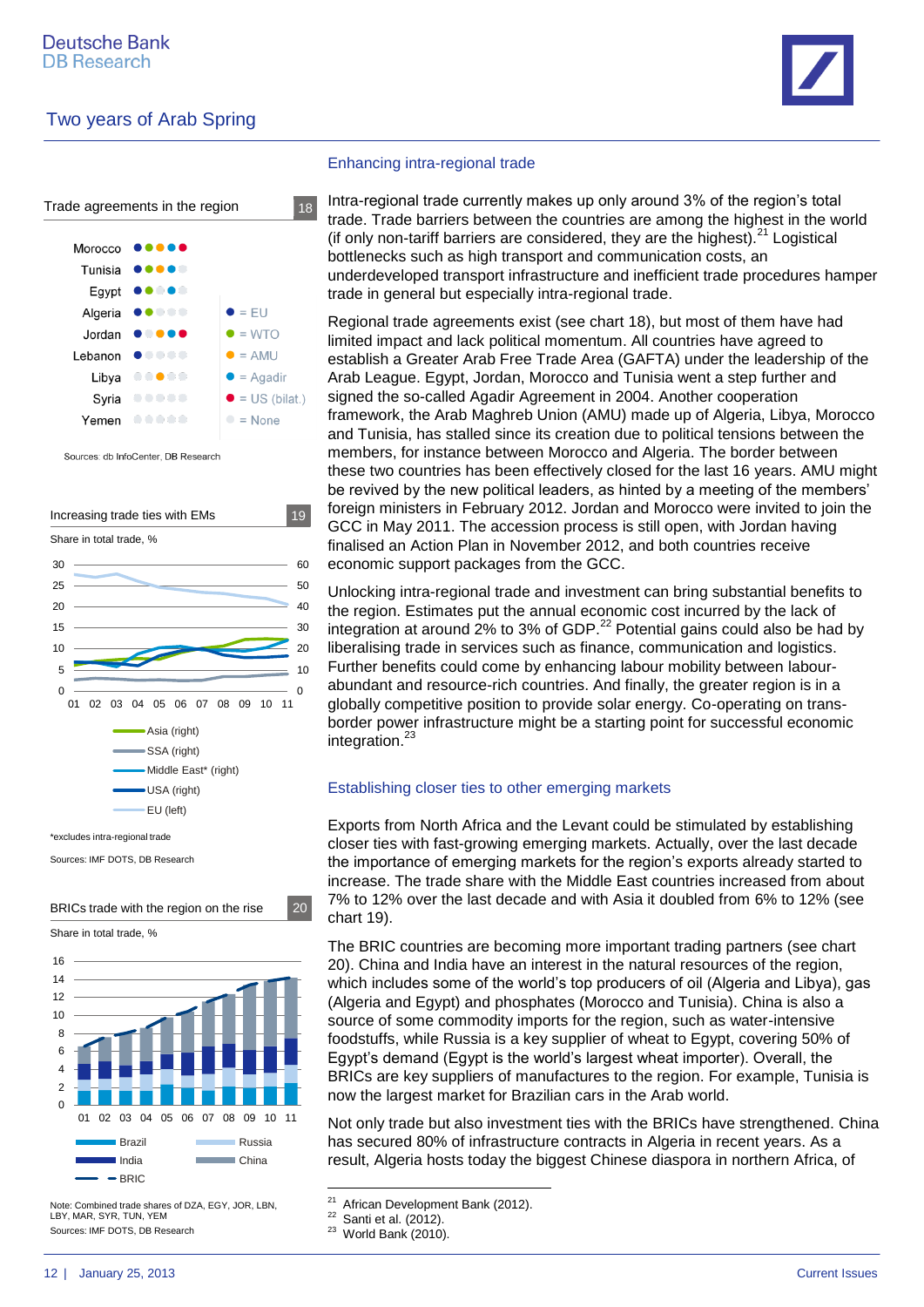

about 35,000 people. China was also the largest foreign investor in Egypt in 2009, with investments totalling more than USD 500 m. India is active in Egypt, too, with investments in the services and assembly industry sectors. Russia and Brazil have engaged in oil extraction and upstream investment. Russia's Gazprom has signed a memorandum of understanding with Sonatrach, the state-owned Algerian oil company, and Brazil's Petrobras has invested in oilexploration ventures in Libya. High-level official visits, business fora and technology transfer projects are likely to further enhance economic relations.<sup>24</sup>

North Africa and the Levant offer a bridgehead location into Europe, Africa and the Middle East as well as preferential trade agreements with third countries as competitive advantages supplementary to low labour costs. If countries embrace trade and investment liberalisation more forcefully, these advantages will translate into concrete improvements in living standards for the region's population.

Oliver Masetti (+49 69 910-31815, oliver.masetti@db.com) Kevin Körner (+49 69 910-31718, [kevin.koerner@db.com\)](mailto:kevin.koerner@db.com) Magdalena Forster Jacob Friedman

**.** 

 $24$  Castel et al. (2011).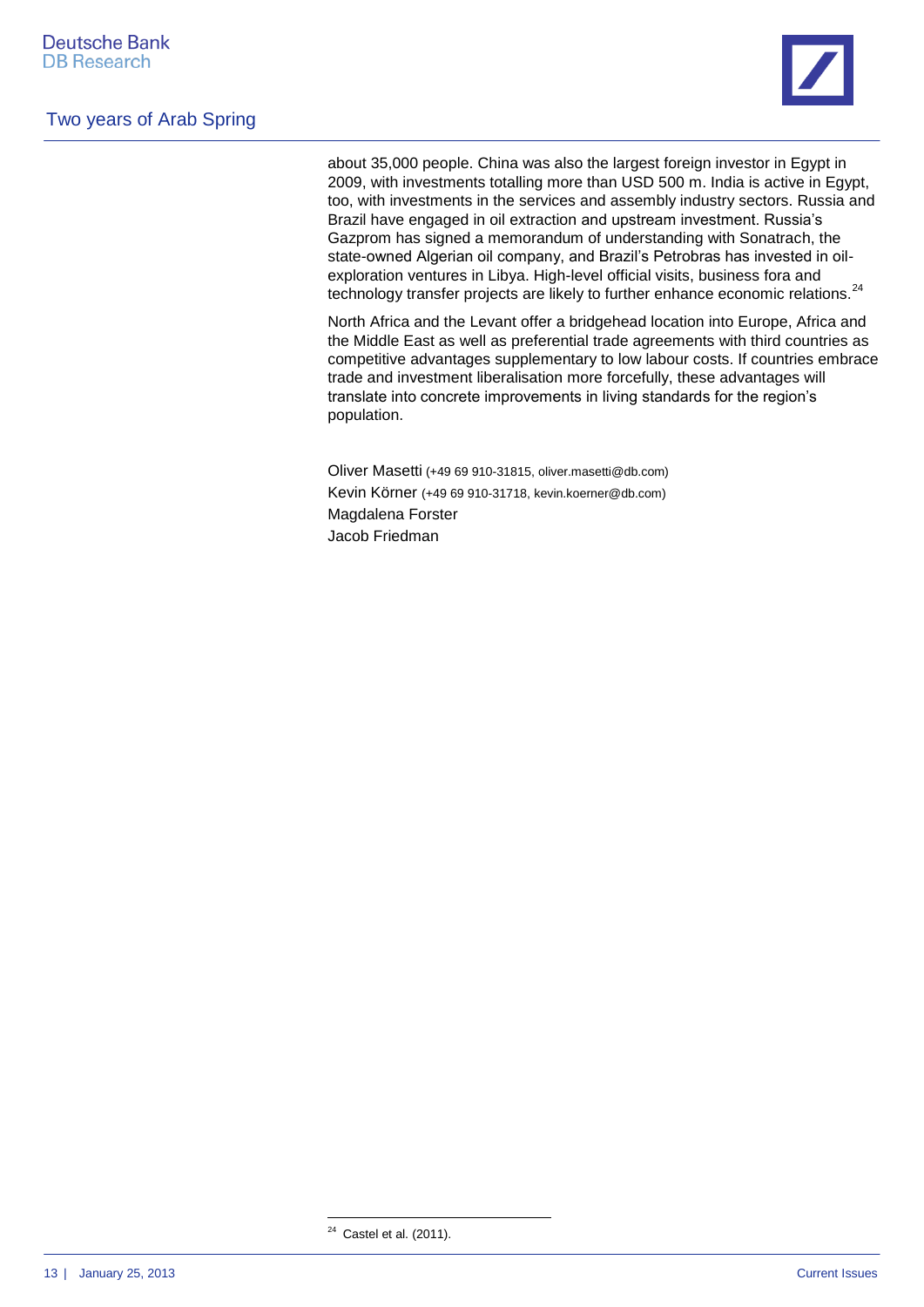

### References

| Ahmed, Masood, Dominique Guillaume & Davide Furceri (2012). Youth<br>Unemployment in the MENA Region: Determinants and Challenges. In:<br>Addressing the 100 Million Youth Challenge - Perspectives on Youth<br>Employment in the Arab World in 2012. World Economic Forum. |
|-----------------------------------------------------------------------------------------------------------------------------------------------------------------------------------------------------------------------------------------------------------------------------|
| African Development Bank Group (2012). Jobs, Justice and the Arab Spring:<br>Inclusive Growth in North Africa.                                                                                                                                                              |
| Bteddini, Lida and Guenter Heidenhof (2012). Governance and Public Sector<br>Employment in the Middle East and North Africa. Voices and Views. World<br>Bank. (http://menablog.worldbank.org/governance-and-public-sector-<br>employment-middle-east-and-north-africa)      |
| Castel, Vincent, Paula Ximena Mejia & Jacob Kolster (2011). The BRICs in<br>North Africa: Changing the Name of the Game? North Africa Quarterly<br>Analytical. First Annual Quarter 2011. African Development Bank Group.                                                   |
| Deutsche Welle (2012). Syria's Assad watches war chest dwindle. EIU Country<br>Risk Service.                                                                                                                                                                                |
| El Fegiery (2012). A Tyranny of the Majority? Islamists' Ambivalence about<br>Human Rights. FRIDE Working Paper 113.                                                                                                                                                        |
| International Labour Office (2012). Global Employment Trends 2012.                                                                                                                                                                                                          |
| International Monetary Fund (2011). Regional Economic Outlook: Middle East<br>and Central Asia. October 2011.                                                                                                                                                               |
| International Monetary Fund (2012a). Regional Economic Outlook Update:<br>Middle East and North Africa: Historic Transitions under Strain. April 2012.                                                                                                                      |
| International Monetary Fund (2012b). Regional Economic Outlook: Middle East<br>and Central Asia. Presentation. November 2012.                                                                                                                                               |
| Kabbani, Nader and Leen Al-Habash (2008). Raising Awareness of Alternatives<br>to Public Sector Employment among Syrian Youth. Working Paper No. 387.<br>Economic Research Institute.                                                                                       |
| Klapper, Leora and Inessa Love (2010). New Firm Creation: What has been the<br>effect of the financial crisis? Viewpoint September 2010. World Bank Group.                                                                                                                  |
| Legatum Institute, Carnegie Endowment for International Peace and Atlantic<br>Council (2011). Egypt's Democratic Transition: Five Important Myths about<br>the Economy and International Assistance.                                                                        |
| Santi, Emanuele, Saoussen Ben Romdhane and William Shaw (2012).<br>Unlocking North Africa's Potential through Regional Integration: Challenges<br>and Opportunities. African Development Bank Group.                                                                        |
| United Nations Development Programme (2012). Energy Subsidies in the Arab<br>World. Arab Human Development Report Research Paper Series.                                                                                                                                    |
| World Bank (2010). Economic Integration in the Maghreb.                                                                                                                                                                                                                     |
| World Bank and International Finance Corporation (2012). Doing Business<br>2013: Smarter Regulations for Small and Medium-Size Enterprises.                                                                                                                                 |